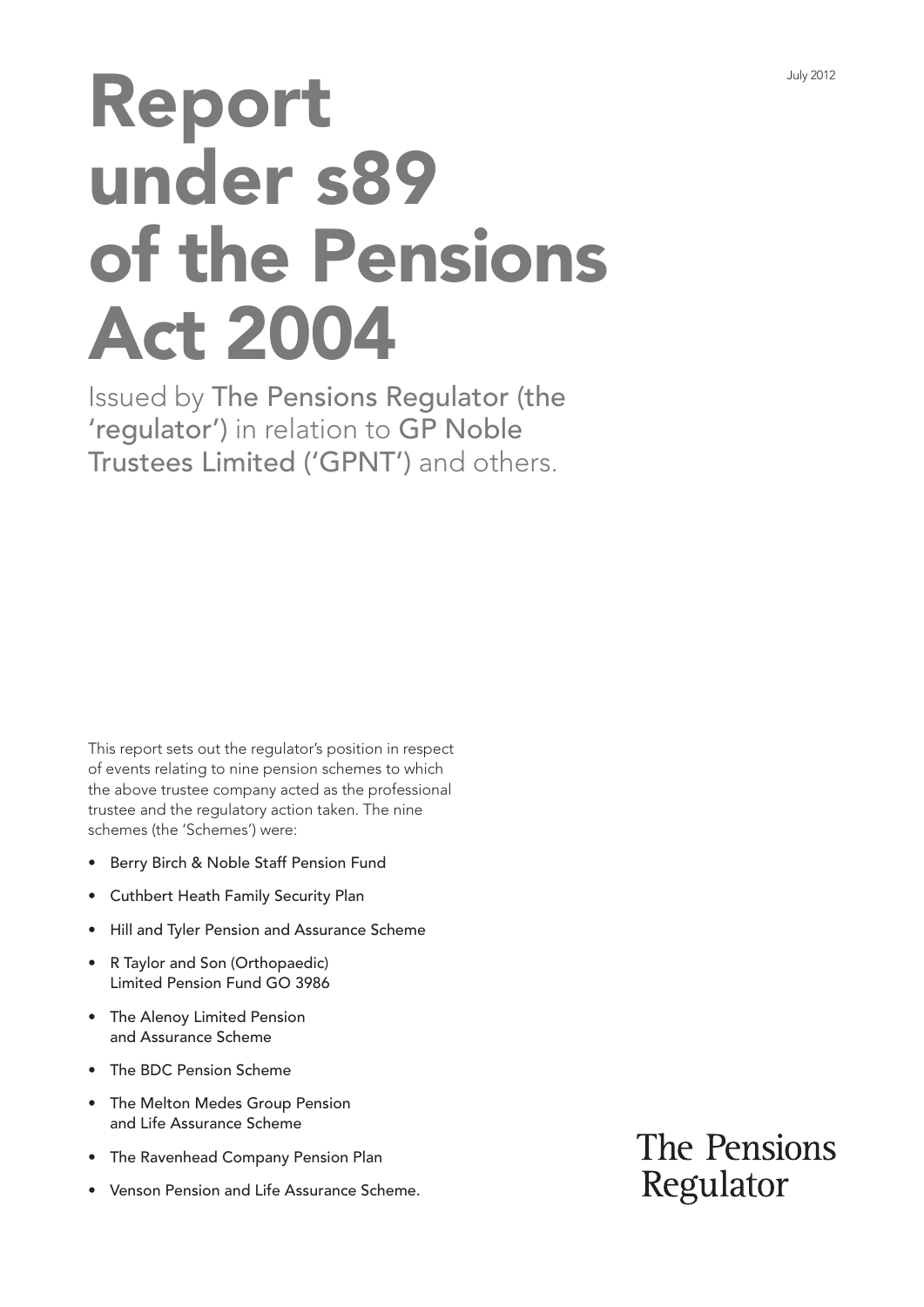## **Background**

The Schemes were all defined benefit (DB) occupational schemes, with approximately 2,180 members. All of the Schemes were at various stages of being assessed by either the Financial Assistance Scheme (FAS) or the Pension Protection Fund (PPF). The Schemes were predominately under the control of GPNT.

GPNT is a corporate trustee and at all material times Graham Pitcher and Gary Cordell were directors of GPNT. Prior to regulatory action, GPNT acted as a corporate trustee to various occupational pension schemes. The day-to-day running of GPNT was carried out by Mr Pitcher and Mr Cordell.

GPNT was a wholly owned subsidiary of Mentor Pension Trustees Limited ('MPT'). The directors of MPT were the same as GPNT. MPT was a wholly owned subsidiary of Money Portal. Money Portal owned a series of financial services companies but was placed into receivership on 22 June 2009. BDC Trustees Limited was wholly owned by Mr Pitcher who was also the company secretary.

# Regulatory action

At the beginning of July 2008 as a result of its intelligence-gathering activities, the regulator became concerned over GPNT's investment of the Schemes' assets, which was corroborated by similar concerns raised by the PPF at this time.

On 4 and 9 July 2008 following requests by the regulator to the Determinations Panel, by way of the special procedure<sup>1</sup>, GPNT, Mr Pitcher, BDC and MPT were suspended from acting in respect of the Schemes. An independent trustee, Independent Trustee Services Limited was appointed with exclusive powers to administer the nine Schemes.

The central feature of this case concerned the disinvestment of some £52 million of assets, from a total of approximately £57.6 million belonging to the Schemes. Initially the precise whereabouts of all of the disinvested assets (funds) were unknown and required the appointed trustee to commence extensive investigation and civil proceedings to assist in the recovery of the funds.

The appointed trustee established that the majority of the Schemes' assets had been invested in offshore investment vehicles registered in the British Virgin Islands and Nevis which were not sufficiently transparent (with many of the terms and ownership structures being unclear), illiquid (ie could not be converted into cash in the short term) and contained many commercial terms which were not considered to be in the best interests of the members of the Schemes. Some £36m of the Schemes' funds were invested in two companies called Fareston and Multiple and Unilateral Financial Futures Limited. Fareston was incorporated by GPNT in June 2007. GPNT appointed a number of advisers to manage its investment in Fareston including a company called Aspect Invest and Finance Limited ('Aspect'). Aspect was paid more than £1.8m for its services. In the regulatory case team's view, it should have been obvious to Mr Pitcher and Mr Cordell that proper due diligence was not conducted in relation to these transactions.

continued over...

1 Section 97 of the Pensions Act 2004